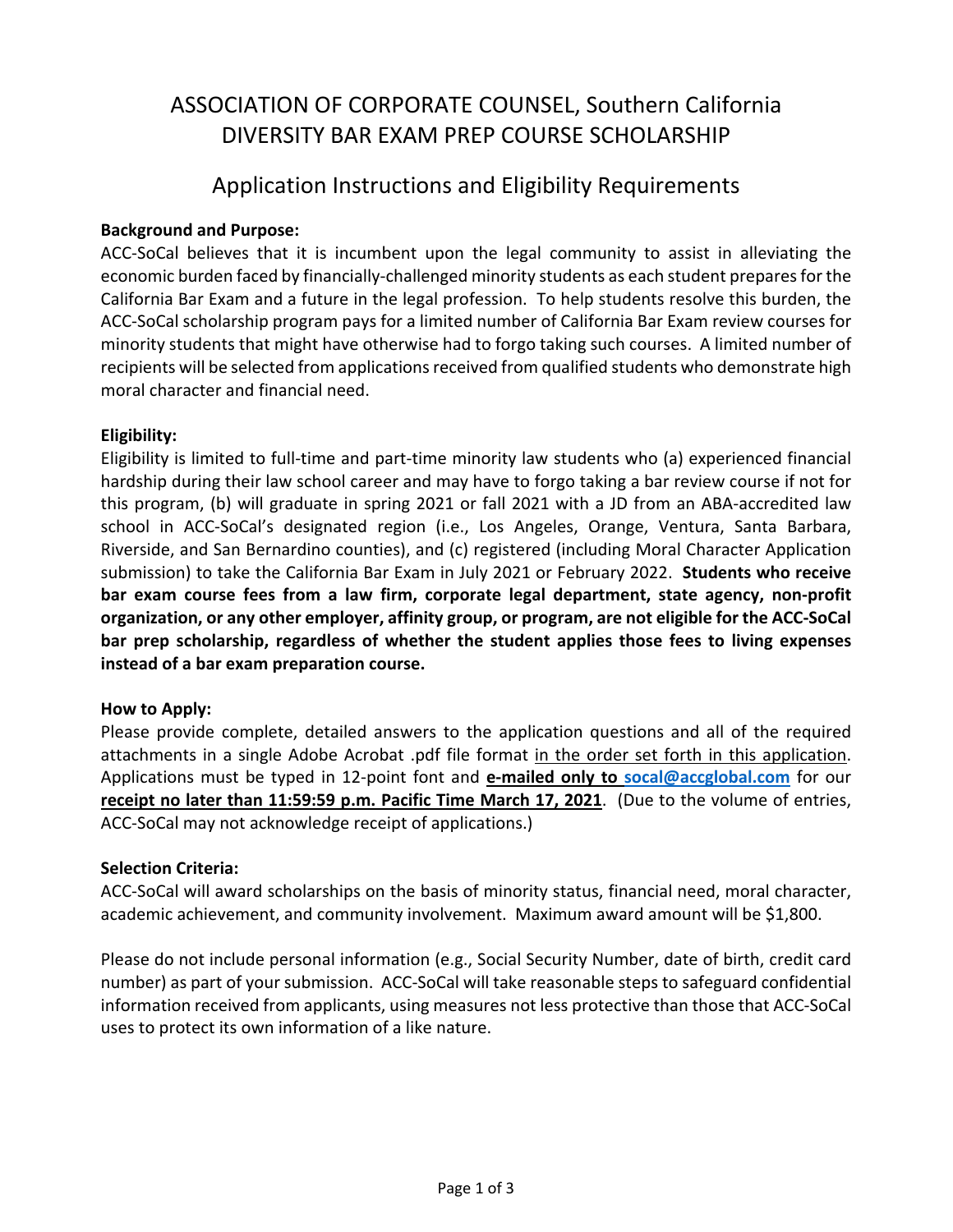## ASSOCIATION OF CORPORATE COUNSEL, Southern California DIVERSITY BAR EXAM PREP COURSE SCHOLARSHIP

# Application Form

| PERSONAL INFORMATION:                                                                                                |
|----------------------------------------------------------------------------------------------------------------------|
|                                                                                                                      |
|                                                                                                                      |
|                                                                                                                      |
|                                                                                                                      |
|                                                                                                                      |
|                                                                                                                      |
|                                                                                                                      |
|                                                                                                                      |
|                                                                                                                      |
| I have already registered for a bar review class-YES/NO: If yes, I have registered with _________________            |
| and either: paid a deposit of \$_____ or paid in full the amount of \$_______.                                       |
| Which of the following best describes your race or ethnicity? (circle or check one)                                  |
| Hispanic or Latino                                                                                                   |
| White (Not Hispanic or Latino)                                                                                       |
| Black or African American (Not Hispanic or Latino)                                                                   |
| Native Hawaiian or Pacific Islander (Not Hispanic or Latino)                                                         |
| Asian (Not Hispanic or Latino)                                                                                       |
| Native American or Alaska Native (Not Hispanic or Latino)                                                            |
| Two or more races (Not Hispanic or Latino) - All persons who identify with more than one of the<br>above five races. |